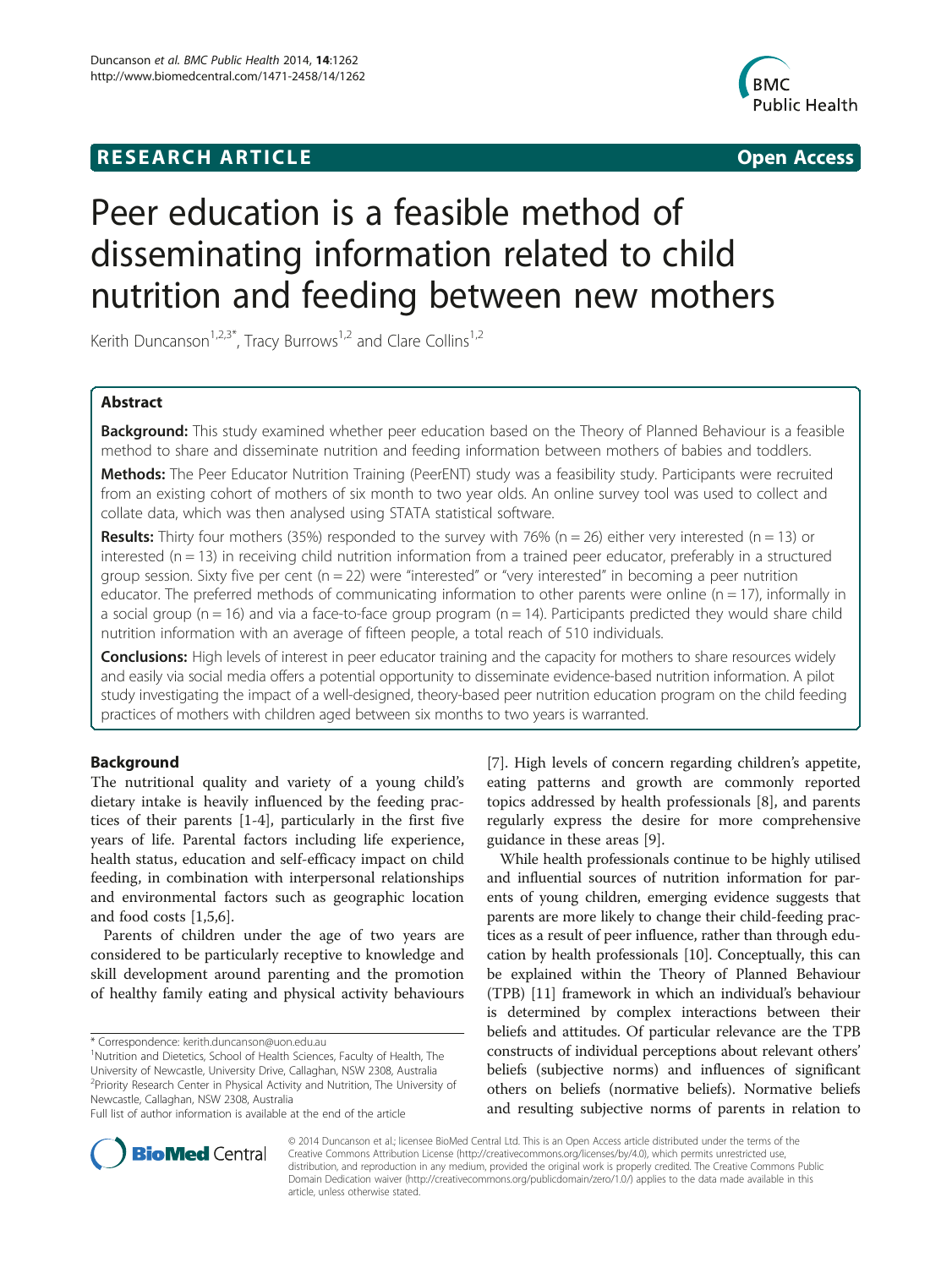child-feeding are largely attributable to the peer environment of the parent [\[12\]](#page-5-0).

New mothers can be one of the most socially isolated groups in communities [[7\]](#page-5-0), potentially increasing mental and physical health risk for these women and their families. Such social isolation may be exacerbated by geographic isolation of rurality [\[13,14\]](#page-5-0). In Australia, this potential social isolation is addressed in communities through the establishment of New Parent Groups [\[7](#page-5-0)] by Early Childhood Nurses [\[15\]](#page-5-0), who have regular contact with the mothers and babies. From the time of birth of a parent's first child, strong social connections form between parents with infants of a similar age [\[16\]](#page-5-0). The parents' peers become their support network, providing social connectedness, a source of shared information and peer education [\[15,16\]](#page-5-0).

Peer health education is the process of sharing health related information from person to person among members of a specific community, in order to gain the necessary knowledge and skills and facilitate peers to make informed decisions about health related issues, and achieve a positive health outcome [\[17](#page-5-0)]. Existing research suggests that people are more likely to engage and change their diet-related behaviours if the educator is from their own demographic and faces similar concerns [[16\]](#page-5-0). Peer educators can gather and share information in a way that is more applicable, practical and appealing to the target audience, and therefore may be more likely to result in behaviour change [\[18](#page-5-0)]. Previously identified advantages of using peer educators in nutrition education include cost effectiveness, culturally appropriateness and optimal use of resources [\[19](#page-5-0)]. The benefits of peer educator models extend to the leaders themselves, who report improvements in skill development, community status, increased caring for others and increased selfesteem [\[20\]](#page-5-0).

Trained peer trained educators have been used effectively to influence health behaviours in a variety of settings and at various levels of intervention [[21,22\]](#page-5-0). The most widely reported use of peer facilitators has been in order to increase the uptake of health promotion messages. In a study that compared a peer developed prenatal breast feeding education program to a hospital based nurse led class, Rempel et al. [[22\]](#page-5-0) reported that peer facilitators had a stronger influence on mothers' intentions to continue breast feeding their child for more than 9 months.

In a study of child feeding behaviours and attitudes of 146 parents of children aged two to five years in rural Australia, it was identified that parents believe that optimal child nutrition is vital [\[10\]](#page-5-0), however optimal child dietary intake is difficult to attain [[10](#page-5-0)]. Intention to change feeding practices was restricted by a belief that a child's nutritional intake is above 'average' when compared to

their peer group [\[10\]](#page-5-0). External factors including food advertising, peer influences and extended family perpetuated this ambivalence towards change. This reinforces the need to train mothers as peer nutrition educators in order for them to positively influence nutrition behaviours within their social groups.

In addition to helping individuals make healthy choices, information and education are essential for socialising target groups into health promoting norms and behaviours [[18](#page-5-0)]. Health information can be distributed through a variety of mediums and settings. The capacity to use computer technology [\[23\]](#page-5-0) and the Internet, through applications such as Facebook to distribute health information quickly, extensively and within specific target groups, make these potential vehicles for sharing health information [[24](#page-5-0)].

We propose that embedding relevant, evidence-based child feeding and child nutrition information in a welldesigned theory based peer educator model will improve the child feeding practices of parents within groups of first-time mothers. However, we need to first establish if this approach is acceptable to the target group. Therefore, this study aims to establish whether first-time mothers are interested in receiving additional child nutrition and feeding information, in what format or context they would like to receive this information, and whether peer educator delivered information would be considered an appropriate way to share and disseminate nutrition and feeding information.

# Methods

The Peer Education Nutrition Training (PeerENT) study was a cross-sectional feasibility study. Participants were recruited from an existing cohort of mothers of children aged six months to two years from the North Coast, NSW Australia who had previously subscribed to a quarterly child nutrition information email service after participating in New Parents Groups between 2010 and 2012.

The regular quarterly email was distributed to mothers by the Community Nutritionist in mid-November 2012, accompanied by an invitation to complete an anonymous online survey, which was included in the email as a hyperlink. The online survey email distribution was repeated twice within a two week period from mid to late November 2012 for those who had not responded. The survey was preceded by a participant information section, which required consent from participating mothers before accessing a brief description of the rationale for the survey and an estimation of time needed to complete the survey.

The survey consisted of 13 questions, including four demographic (maternal age, number of children, child age and postal/zip code) and nine about peer educator training as shown in Table [1](#page-2-0).

The combination of open and closed questions were developed by the research team to address the primary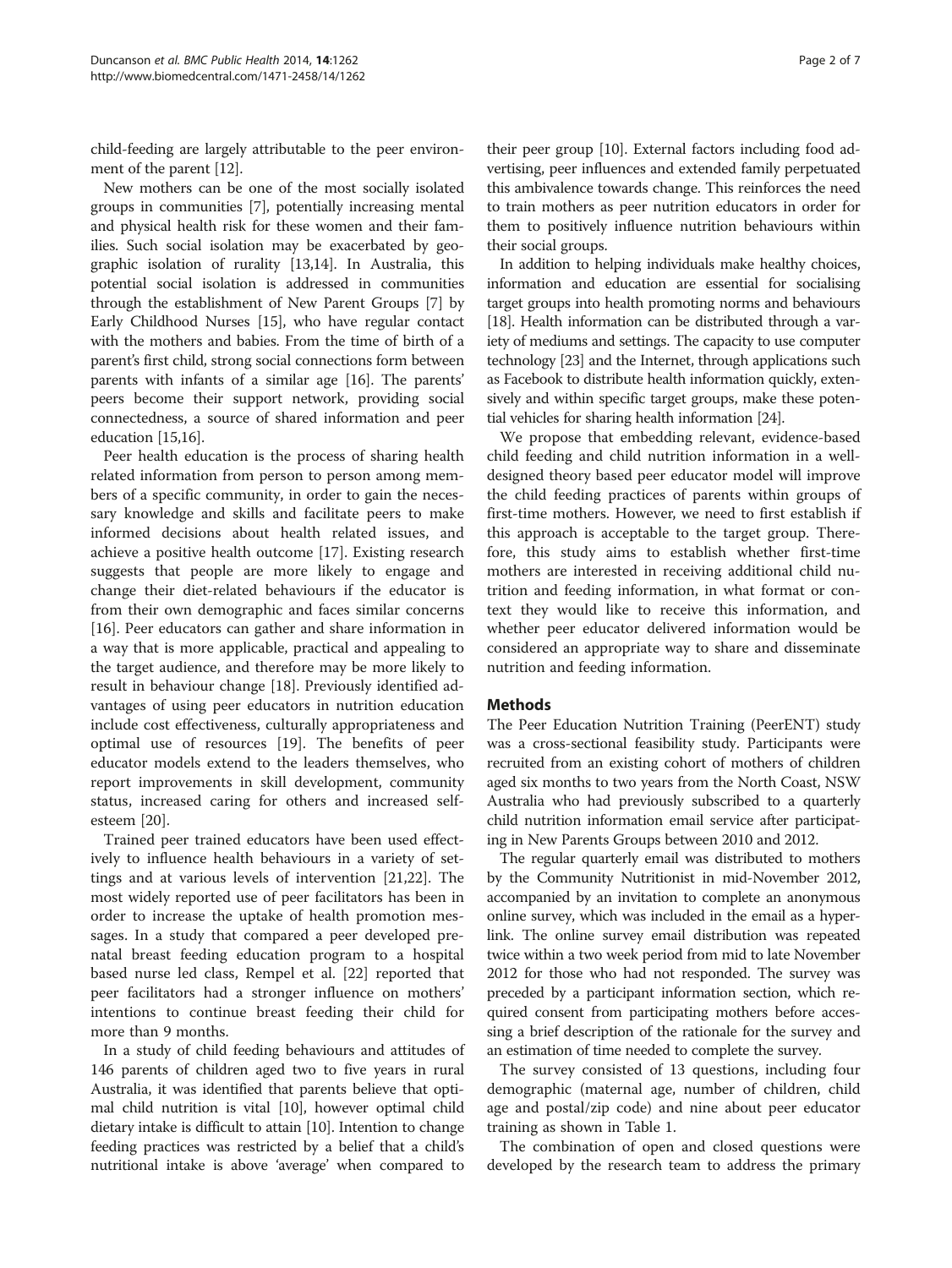| Outcome measure                                 | <b>Survey question</b>                                                                                        | <b>Response options</b>                 | n(%)        |
|-------------------------------------------------|---------------------------------------------------------------------------------------------------------------|-----------------------------------------|-------------|
| Current child feeding<br>information sources    | Where do you go for other information regarding feeding children?<br>(could select more than one option)      | Internet                                | 27 (79%)    |
|                                                 |                                                                                                               | Friend                                  | 21 (62%)    |
|                                                 |                                                                                                               | Family                                  | 15 (44%)    |
|                                                 |                                                                                                               | Nurse                                   | 13 (38%)    |
|                                                 |                                                                                                               | Doctor                                  | 6 (18%)     |
|                                                 |                                                                                                               | Dietitian                               | 5 (15%)     |
|                                                 |                                                                                                               | Media (magazines, newspapers)           | 5 (15%)     |
|                                                 |                                                                                                               | Other (please specify)                  |             |
| Current nutrition information<br>circulation    | Do you share any of the information with any of these people? (could<br>select more than one option)          | Friend                                  | 16 (47%)    |
|                                                 |                                                                                                               | Partner                                 | 30 (87%)    |
|                                                 |                                                                                                               | Family member                           | 10 (30%)    |
|                                                 |                                                                                                               | Other (please specify)                  |             |
| Child feeding efficacy                          | Please rate your overall ability and confidence in feeding your child/<br>ren?                                | Very confident                          | 12 (35%)    |
|                                                 |                                                                                                               | Confident                               | 11 (32%)    |
|                                                 |                                                                                                               | Somewhat confident                      | 11 (32%)    |
|                                                 |                                                                                                               | Not confident                           | $0(0\%)$    |
| Interest in becoming a peer                     | How interested would you be in attending peer educator nutrition<br>training?                                 | Very interested                         | 11 (32%)    |
| nutrition educator                              |                                                                                                               | Interested                              | 10 (30%)    |
|                                                 |                                                                                                               | Somewhat interested                     | 1(3%)       |
|                                                 |                                                                                                               | Not interested                          | 12 (35%)    |
| Time availability (total hours)                 | How much time are you willing to devote to peer educator nutrition<br>training?                               | None                                    | $0(0\%)$    |
|                                                 |                                                                                                               | Up to 1 hour                            | 1(3%)       |
|                                                 |                                                                                                               | $1 - 2$ hours                           | 13 (38%)    |
|                                                 |                                                                                                               | $2 - 4$ hours                           | 5 (15%)     |
|                                                 |                                                                                                               | 4 or more hours                         | 3(9%)       |
| Format of peer educator<br>training             | What format would be suitable for delivering peer educator training?<br>(could choose more than one option)   | Group                                   | 22 (65%)    |
|                                                 |                                                                                                               | Self-directed                           | 20 (60%)    |
|                                                 |                                                                                                               | Online                                  | 15 (45%)    |
|                                                 |                                                                                                               | Other                                   | Combined    |
| Format for peer nutrition<br>education delivery | How receptive do you feel other parents would be about receiving<br>nutrition information from trained peers? | Very receptive                          | 13 (38%)    |
|                                                 |                                                                                                               | Receptive                               | 13 (38%)    |
|                                                 |                                                                                                               | Unreceptive                             | 8 (24%)     |
|                                                 |                                                                                                               | Comments                                |             |
|                                                 | What format would suit the delivery of peer nutrition education to<br>other parents?                          | Structured group program                | 14 (41%)    |
|                                                 |                                                                                                               | Informally in peer/ friendship<br>group | 16 (47%)    |
|                                                 |                                                                                                               | Social media/online                     | 17 (50%)    |
|                                                 |                                                                                                               | Other comments                          |             |
|                                                 | Please indicate the approximate number of people you are likely to<br>share child nutrition information with? | Number                                  | 510 (total) |

# <span id="page-2-0"></span>Table 1 Survey questions to determine feasibility of peer educator training in the PeerENT study

outcomes measures, based on the components of the Theory of Planned Behaviour. The survey was piloted for readability and participant burden with 11 mothers prior to survey implementation.

Survey Monkey (Professional version Palo Alto, California, USA), an online survey tool was used to collect and collate data that was exported for analysis to STATA statistical software (Version 10, College Station,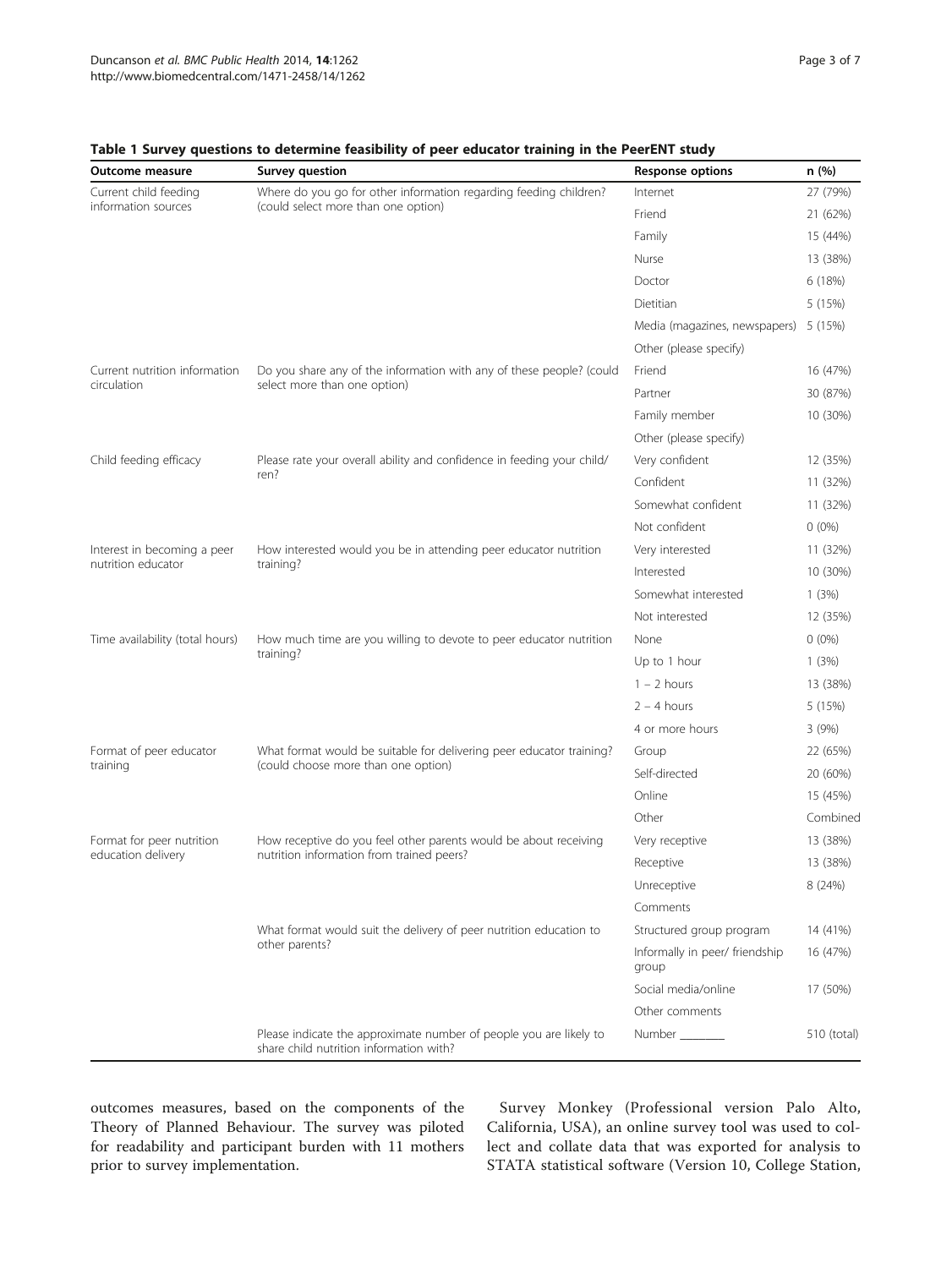Texas USA). Descriptive statistics including frequencies, percentages and proportions were completed, and used to produce tables and figures.

Approval for the Feeding Healthy Food to Kids study was obtained in March 2009 from Hunter New England Human Research Ethics Committee. Reference No: 08/ 12/17/4.02. A variation to this ethics application was approved in July 2012 to conduct a peer educator nutrition feasibility survey.

# Results

Surveys were emailed to 115 new mothers. Two participants chose the "opt out" option and 15 email addresses were not current, leaving 98 potential participants (Figure 1). Thirty four of the 98 eligible mothers (35%) responded to the survey, and of these 31 out of 34 participants (91%) completed the entire survey.

Fifty percent of the 34 participants were mothers aged 32–41 years  $(n = 17)$  and 41% were aged 25–31 years. Twenty seven participants (79%) had one child, six had two children and one had three children. The child age range was 6 months (11%) to over two years (47%). Demographic details are summarised in Table 2.

Twenty three mothers (67%) rated themselves as confident or very confident and eleven (32%) as somewhat confident for child feeding efficacy. In descending order, participants rated a structured program (65%), social media/online (60%) and informally in peer groups (45%) as their preferred formats for the delivery of nutrition information and advice. Mothers commented that a combination of different approaches would increase the overall participation rate. "A mix of all these would reach the greatest number of parents", "Online is also good for some people, but I prefer talking with my mothers' group".

Seventy six percent felt that other parents would be either very interested  $(n = 13)$  or interested  $(n = 13)$  in receiving nutrition information and advice on how to get

| Table 2 Demographic characteristics of participants in    |  |  |
|-----------------------------------------------------------|--|--|
| the Peer Educator Nutrition Training (PeerENT) study to   |  |  |
| determine the feasibility of training new mothers as peer |  |  |
| nutrition educators                                       |  |  |

| Mother age         | Responses $(n = 34)$   |  |
|--------------------|------------------------|--|
| 18 to 24 years     | 2(6%)                  |  |
| $25 - 31$ years    | 14 (41%)               |  |
| $32 - 41$ years    | 17(50%)                |  |
| $42 - 51$ years    | 1(3%)                  |  |
| Number of children | Responses ( $n = 34$ ) |  |
| One                | 27 (79%)               |  |
| Two                | 6 (18%)                |  |
| Three              | 1(3%)                  |  |
| Child age          | Responses ( $n = 33$ ) |  |
| $6 - 8$ months     | 3(9%)                  |  |
| $9 - 11$ months    | 4 (12%)                |  |
| $12 - 15$ months   | $0(0\%)$               |  |
| $16 - 18$ months   | 4 (12%)                |  |
| $19 - 21$ months   | 5 (15%)                |  |
| $21 - 24$ months   | 1(3%)                  |  |
| Over 24 months     | 16 (47%)               |  |

their child/ren to consume healthy foods from a trained volunteer peer educator, with comments such as "In my opinion, all tips and advice are greatly appreciated". One participant expressed concern about peer education, as she felt the advice given may not be based on best practice rather drawn from personal experiences, commenting that "the parent might still let their own values in, rather than give the right advice".

Sixty five percent of the 34 respondents  $(n = 22)$  reported some interest in receiving additional training to learn how to share nutrition and child feeding information with other parents in an unpaid capacity, of whom

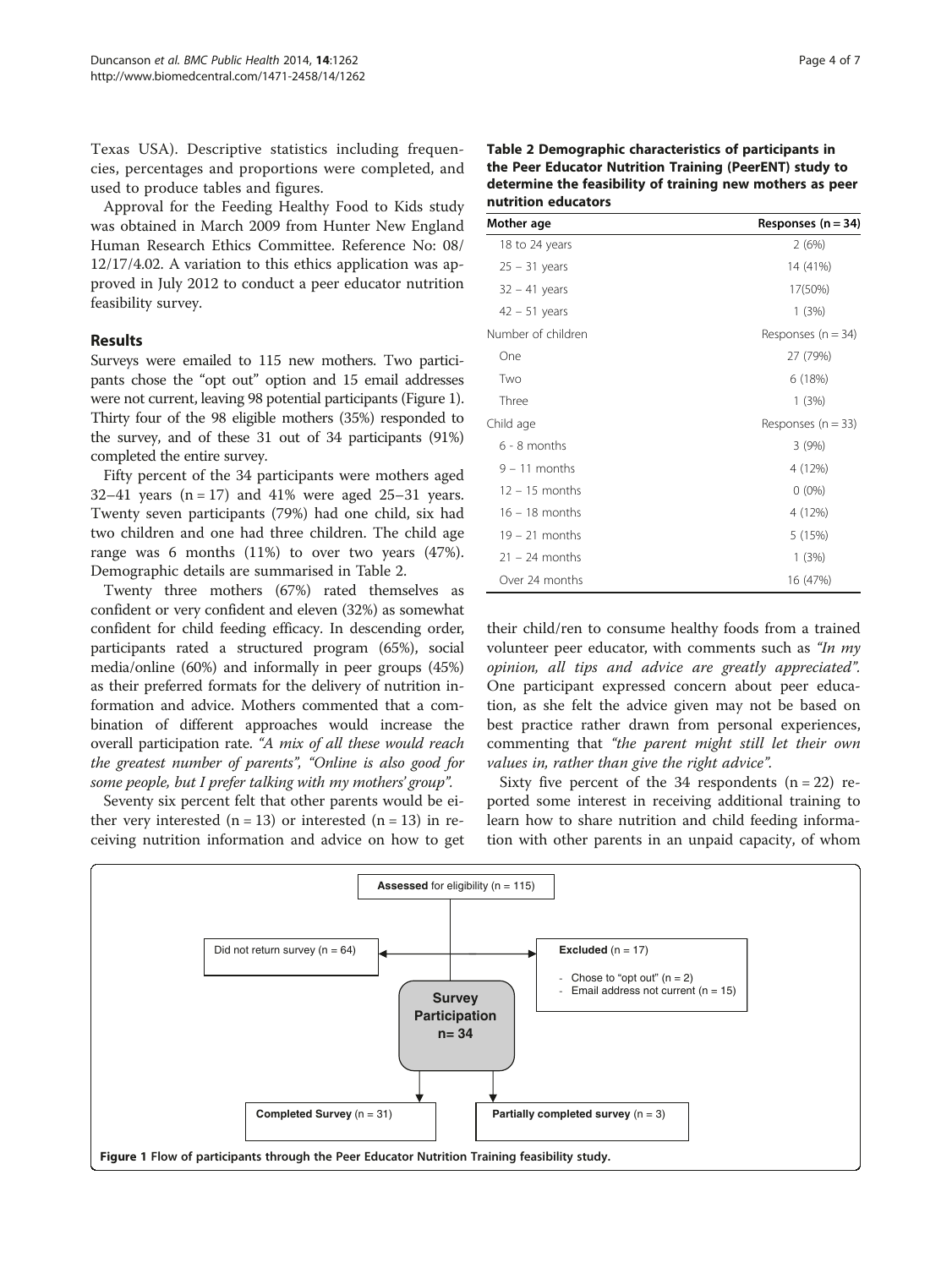50% were very interested. Eight of the twenty two mothers were willing to devote more than 2 hours of their time to additional nutrition and child feeding training.

All mothers who expressed interest in nutrition training  $(n = 22)$  felt that it would be best if the nutrition and child feeding training was in a structured group session with other parents, with seven parents also indicating that online training would be acceptable. However, after receiving the training, the preferred methods of communicating this information to other parents were; online  $(n = 17)$ , informally in a peer or friendship group  $(n = 16)$ and in a group program  $(n = 14)$ . The preference for online training was supported by comments such as "Working full time with 2 children, online info is great!"

The new mothers in this study cited the Internet  $(n =$ 27), friends  $(n = 21)$  and family  $(n = 15)$  as their usual sources of nutrition information. Health professionals were less often cited sources of nutrition information, with nurses cited by 13 participants, doctors by 6 and dietitians cited by 5 participants. Eighty seven percent of mothers shared nutrition information that had been provided to them with their partners and 47% with their friends. The mean estimated number of contacts which each participant indicated they would share information with was fifteen, or a total reach of 510 from this study cohort, excluding potential overlap between participant social networks.

# **Discussion**

Despite the time pressures and stresses associated with parenthood [[25,26\]](#page-6-0), participants seem to be motivated to seek nutrition information for their own purposes. Responses to this survey demonstrated an encouraging level of interest by mothers in participating in a peer educator nutrition training (Peer ENT) program, both as participants and as peer leaders. They were equally willing to devote their personal time to undertake nutrition training in peer leadership and to share this information within their parenting peer groups.

Results of this study reinforce the results of previous research into child nutrition education for new parents [[27](#page-6-0)] and identified the potential for further research into peer educator training for nutrition education. The willingness of mothers in this study to become peer educators was consistent with the success of "train-the-trainer" models in other study populations [[19-21\]](#page-5-0). An unexpected positive finding was the willingness of mothers with young children to devote two hours or more of their time to participate in peer educator training. New mothers are notoriously time-poor and difficult to reach as a target group [[26](#page-6-0)], so this result provides evidence of these parents' motivation and commitment to child feeding and nutrition. This result is consistent with previous research indicating that changes in stage of life constitute opportunities to engage people in behaviour change [[28\]](#page-6-0).

While the majority of parents were supportive of peer educator training, some resistance was expressed by participants who felt that peer education may impact the quality and consistency of information being provided. This concern reflects those expressed in previous studies in which peer educator models have been developed, implemented and evaluated [[19-21,24,](#page-5-0)[27\]](#page-6-0). It is therefore imperative that the nutrition education content of peer educator training is appropriate for delivery by lay population, and incorporate evidence-based peer education principles.

Use of Internet, both as the participant's current source of nutrition information and their desired mode of delivery of peer education, inform the direction of future research. The challenge of ensuring the integrity of nutrition information supplied and received via the Internet can be addressed by providing peer educators with simple, informative, succinct child nutrition resources that can easily be shared via the Internet [\[24](#page-5-0)]. The viability of the peer education process may be further enhanced by ensuring that an Accredited Practicing Dietitian is available as a support resource for peer educators, and this needs further research.

Dissemination of information to peers in online forums provides a potentially effective combination of peer education delivery to friends, with the preference for Internet or social media as a medium. This finding suggests that a model for further research would combine face-to-face peer nutrition educator training, to train as many "peers" in new parent cohorts as possible, with quality resources that can be shared via social media and other electronic mediums. The predicted capacity of participants to share the nutrition resources and information with an average of fifteen people, shows that the reach of peer nutrition education is at least ten times the capacity of individual interactions.

Limitations to the study include the use of selfreported data, potentially resulting in social desirability reporting bias. The low response rate was nevertheless consistent with other studies using online surveys [[29](#page-6-0)] and studies that included surveys of new mothers [\[30](#page-6-0)]. The study cohort was small, predominantly mothers and recruited from a regional area, which could influence the generalisability of the results into other population groups. The potential for using peer educator training for new fathers, and less motivated parents requires further investigation. However, given that this study was aimed at establishing the feasibility of peer educator training, the results were of adequate strength to support a pilot peer educator nutrition training program.

#### Conclusions

The results of the current survey indicate support for the development and testing of a child feeding and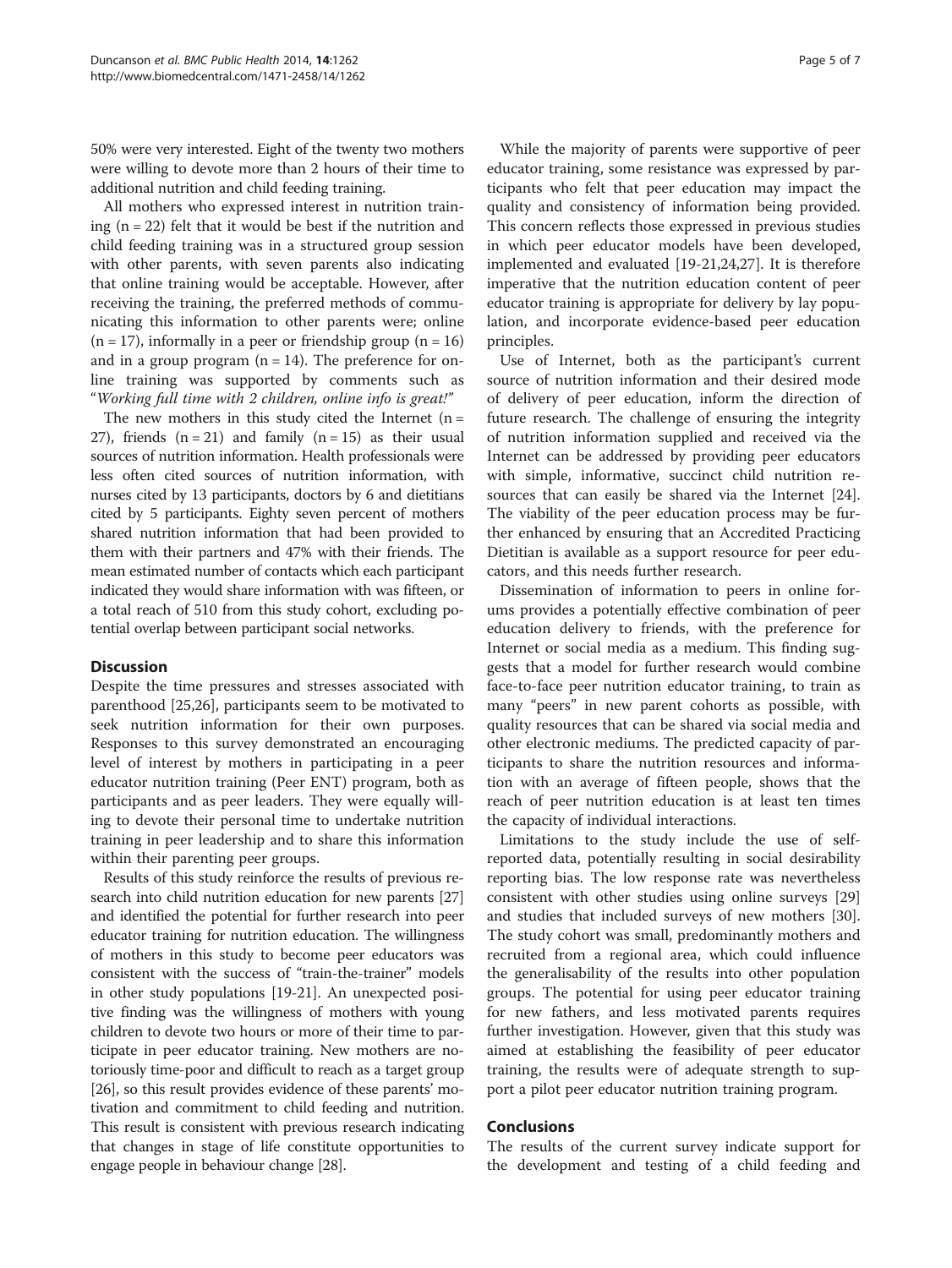<span id="page-5-0"></span>nutrition program to determine the effects of a well designed, theory based peer educator model on the child feeding practices of parents. The peer educator training needs to be relevant to parents with children aged between six months to three years and have face-to-face and self-directed delivery options.

It is proposed that in areas where new parent groups exist, this forum provides an ideal avenue for offering and implementing peer nutrition education. In areas where new parent groups are not available or accessible, it is possible that peer educator nutrition training could be arranged in collaboration with early childhood health service providers or community based agencies and interest groups such as breastfeeding support groups, or provided in an online format.

The finding that new mothers would prefer to deliver nutrition messages to their peers via social media is important, with obvious implications for the type of resources that need to be developed for the peer educators. Researchers who are planning to conduct peer educator training need to collaborate with information technology experts to develop resources that can be disseminated appropriately through social media and other online formats. Nutrition resources that are disseminated using the Internet via peer educators needs to be identifiable as being from a reputable source.

Considerations of online technologies, such as online blogs or the use of avatars are potential applications. This could appeal to the first-time parents, who are entering a new phase of life and may feel isolated. The use of interactive computer technology by trained peer educators in conjunction with face-to-face education sessions and on-line sharing of nutrition information within and amongst peer groups is a promising avenue of future research.

#### Competing interests

The authors declare that they have no competing interests.

#### Authors' contributions

All authors contributed to study design, survey development and literature review preceding the study. KD developed online survey application, was responsible for recruitment into the study, collated and analysed data. TB and CC provided input into statistical analysis and all authors read and approved the final manuscript.

#### Acknowledgements

The authors would like to thank the mothers who provided valuable information and shared their precious time by participating in this study. Kerith Duncanson is supported by University of Newcastle Research Higher Degree RTS funds.

#### Author details

<sup>1</sup>Nutrition and Dietetics, School of Health Sciences, Faculty of Health, The University of Newcastle, University Drive, Callaghan, NSW 2308, Australia. <sup>2</sup> Priority Research Center in Physical Activity and Nutrition, The University of Newcastle, Callaghan, NSW 2308, Australia. <sup>3</sup>117 Becker Road, Forster, NSW 2428, Australia.

Received: 8 March 2014 Accepted: 4 December 2014 Published: 12 December 2014

#### References

- 1. Campbell K, Crawford D, Hesketh K: Australian parents' views on their 5-6 year-old children's food choices. Health Promot Int 2006, 22(1):11–19.
- 2. Duke RE, Bryson S, Hammer LD, Agras WS: The relationship between parental factors at infancy and parent-reported control over children's eating at age 7. Appetite 2004, 43(3):247–252.
- 3. Fox MK, Pac S, Devaney B, Jankowski L: Feeding infants and toddlers study: what foods are infants and toddlers eating? J Am Diet Assoc 2004, 104(1):22–30.
- 4. Golan M, Crow S: Targeting parents exclusively in the treatment of childhood obesity: long-term results. Obes Res 2004, 12:357–361.
- 5. Batch J, Baur L: Behaviour change involving the whole family is more likely to be successful. MJA 2005, 182(3):130–135.
- 6. Johnson L, van Jaarsveld C, Wardle J: Individual and family environment correlates differ for consumption of core and non-core foods in children. Br J Nutr 2011, 105(6):950–959.
- 7. Campbell K, Hesketh K, Crawford D, Salmon J, Ball K, McCallum Z: The Infant Food Activity and Nutrition Trial (INFANT) an early intervention to prevent childhood obesity: cluster-randomised controlled trial. BMC Public Health 2008, 8(103):1–23.
- 8. Goldfeld SR, Wright M, Oberklaid F: Parents, infants and health care: utilization of health services in the first 12 months of life. J Paediatr Child Health 2003, 39:249–253.
- 9. Graham V, Marraffa C, Henry L: 'Filling the gap' Children aged two years or less: Sources of nutrition information used by families and maternal and child health nurses. Aust J Nutr Diet 1999, 56:209–214.
- 10. Duncanson K, Burrows T, Holman B, Collins C: Parents' perceptions of child feeding: a qualitative study based on the Theory of Planned Behavior. J Dev Behav Pediatr 2013, 34:227–236.
- 11. Ajzen I: The theory of planned behavior. Organ Behav Hum Decis Process 1991, 50(2):179–211.
- 12. Campbell K, Hesketh K, Silverii A, Abbott G: Maternal self-efficacy regarding children's eating and sedentary behaviours in the early years: associations with children's food intake and sedentary behaviours. Int J Pediatr Obes 2010, 5(6):501–508.
- 13. Smith K, Humphreys J, Wilson M: Addressing the health disadvantage of rural populations: how does epidemiological evidence inform rural health policies and research? Aust J Rural Health 2008, 16(2):56-66.
- 14. Humphrey J, Gregory G: Celebrating another decade of progress in rural health: what is the current state of play? Aust J Rural Health 2012, 20(3):156–163.
- 15. McLeod E, Campbell K, Hesketh K: Nutrition knowledge: a mediator between socioeconomic position and diet quality in Australian first-time mothers. J Am Diet Assoc 2011, 111:696–704.
- 16. Cameron A, Hesketh K, Ball K, Crawford D, Campbell K: Influence of peers on breastfeeding discontinuation among new parents: the Melbourne InFANT program. Pediatrics 2010, 126(3):e601–e607.
- 17. Sloane B, Zimmer C: The power of peer health education. Am Coll Health 1993, 41:241–245.
- 18. Murphy EM: Promoting Healthy Behavior. Health Bulletin 2. Washington, DC: Population. Reference Bureau; 2005.
- 19. Goldfinger J, Arniella G, Wylie-Rosett J, Horowitz CR: Project HEAL: peer education leads to weight loss in Harlem. J Health Care Poor Underserved 2008, 19(1):180–192.
- 20. Hibbs J, Sandmann L: Psychosocial impact of training and work experience on EFNEP paraprofessionals. J Extension 2011, 49(3):3FEA4.
- 21. Morton D, Rankin P, Morey P, Kent L, Hurlow T, Chang E, Diehl H: The effectiveness of the Complete Health Improvement Program (CHIP) in Australasia for reducing selected chronic disease risk factors: a feasibility study. New Zeal Med J 2013, 126(1370):43-54.
- 22. Rempel L, Moore K: Peer-led prenatal breast-feeding education: a viable alternative to nurse-led education. Midwifery 2012, 28(1):73–79.
- 23. Boulos MNK, Hetherington L, Wheeler S: Second Life: an overview of the potential of 3-D virtual worlds in medical and health education. Health Inform Libr J 2007, 24(4):233–245.
- 24. Leak TM, Benavente L, Goodell LS, Lassiter A, Jones L, Bowen S: EFNEP graduates' perspectives on social media to supplement nutrition